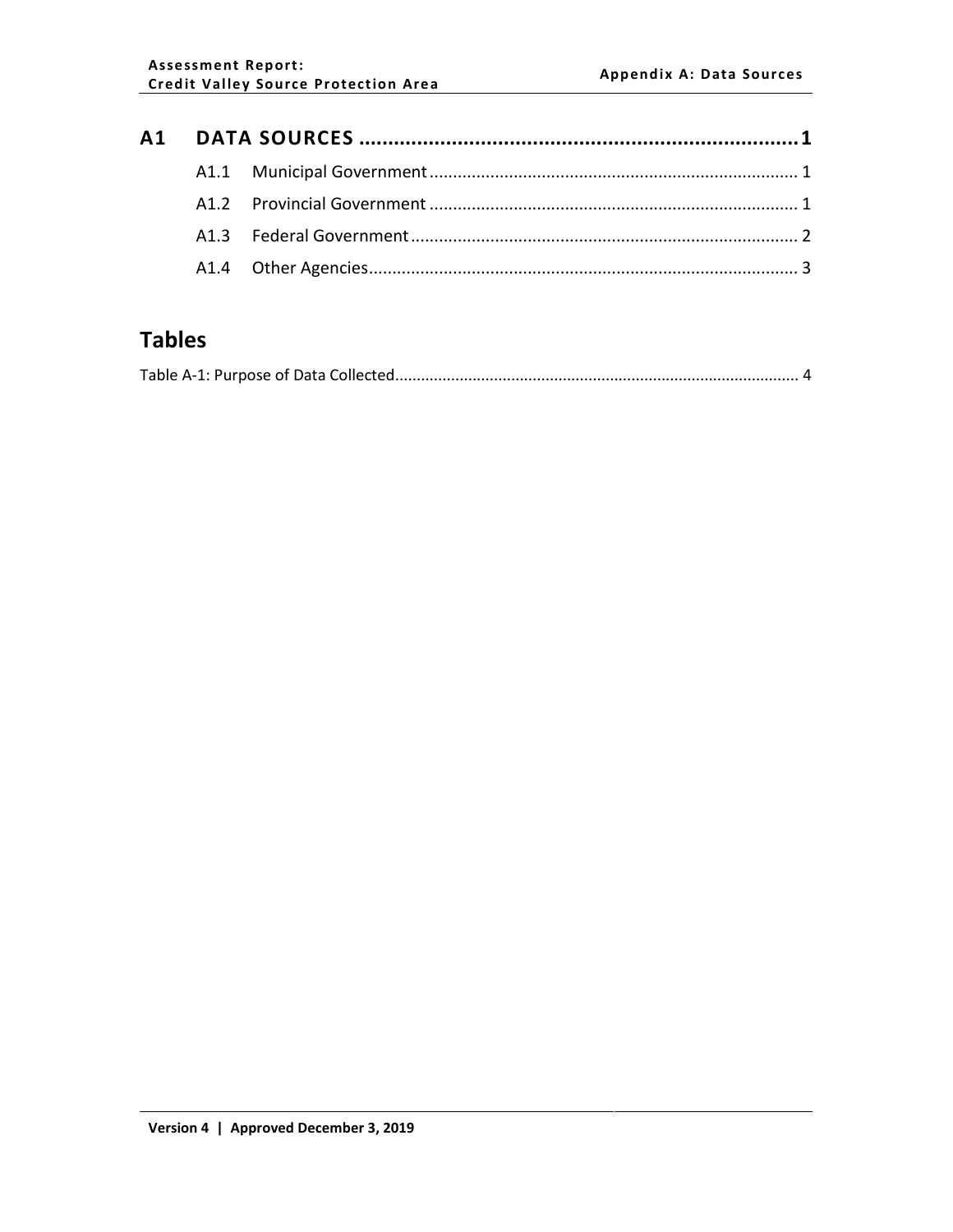## <span id="page-1-0"></span>**A1 DATA SOURCES**

Over the years, CVSPA, and a number of local municipal, provincial, federal, and other agencies have collected and assessed data regarding ecosystem health and function. This report was developed based on a number of these data sources, including those obtained sources named below. The data was used for purposes described in **Table A-1.**

### <span id="page-1-1"></span>**A1.1 Municipal Government**

- Region of Peel;
- Region of Halton;
- Cities of Mississauga and Brampton;
- Towns of Halton Hills, Erin, Caledon, Orangeville and Mono;
- Townships of Amaranth and East Garafraxa;
- Regional Monitoring Program (includes PGMN and PWQMN components);
- Aquatic Resource Monitoring Program (ARMP);
- Databases and GIS;
- Field collection data (i.e., Terrestrial Natural Heritage, aquatic); and internal GIS system,
- Municipal Land use parcel fabric; and
- Water quality assessments.

## <span id="page-1-2"></span>**A1.2 Provincial Government**

Provincial agencies that contribute directly to the SWP initiative or that will be involved in various levels of consultation with the CTC SPR and CVSPA include:

- Ontario Ministry of the Environment and Climate Change (MOECC);
- Water Well Information System (WWIS);
- Permit to Take Water Database (PTTW);
- Provincial Groundwater Monitoring Network (PGMN);
- Provincial Water Quality Monitoring Network (PWQMN);
- Drinking Water Surveillance Program (DWSP);
- Waste Disposal Inventory (Landfills);
- Ontario Benthos Biomonitoring Network (OBBN);
- Ontario Ministry of Natural Resources and Forestry (MNRF);
- Digital Elevation Model;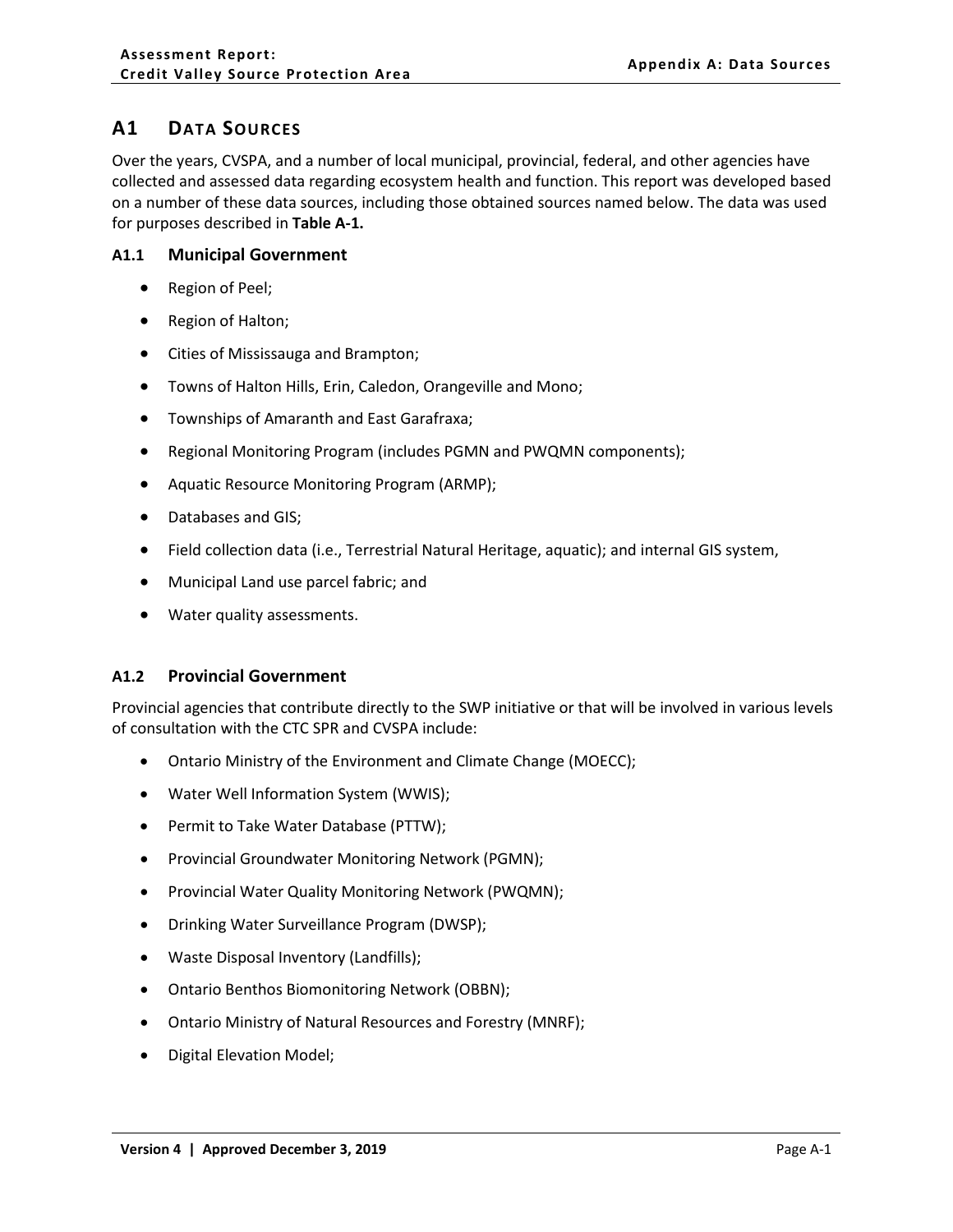- Natural Heritage Information Centre (NHIC);
- Aggregate Resource Inventory Maps (ARI);
- Evaluated Wetlands;
- Environment Canada;
- Canadian Land Use Monitoring Program (CLUMP);
- Natural Resources and Values Information (NRVIS);
- Southern Ontario Land Resources (SOLRIS);
- Environmentally Sensitive Areas (ESA);
- Parcel Assessment Data (MPAC);
- Aquatic Resources Areas (ARA);
- Water Resources Information Program (WRIP);
- Ontario Geological Survey (OGS);
- Surficial Geologic Interpretation;
- Ontario Ministry of Northern Development, and Mines (MNDM); Petroleum, Oil Surface and Aggregates;
- Ontario Ministry of Agriculture, Food and Rural Affairs (OMAFRA);
- Canada Soils Information System (CANSIS);
- Ontario Ministry of Municipal Affairs and Housing (OMMAH); and
- Conservation Ontario (CO) and neighbouring Conservation Authorities:
	- Toronto and Region Conservation Authority (TRCA);
	- Nottawasaga Valley Conservation Authority (NVCA);
	- Grand River Conservation Authority (GRCA); and
	- Conservation Halton (CH).

#### <span id="page-2-0"></span>**A1.3 Federal Government**

Federal agencies that have been or are anticipated to be involved in the SWP initiative include:

- Statistic Canada;
- Census of Agriculture and Population;
- Geological Survey of Canada (GSC);
- Surface and Subsurface Geologic Interpretation for Southern Ontario;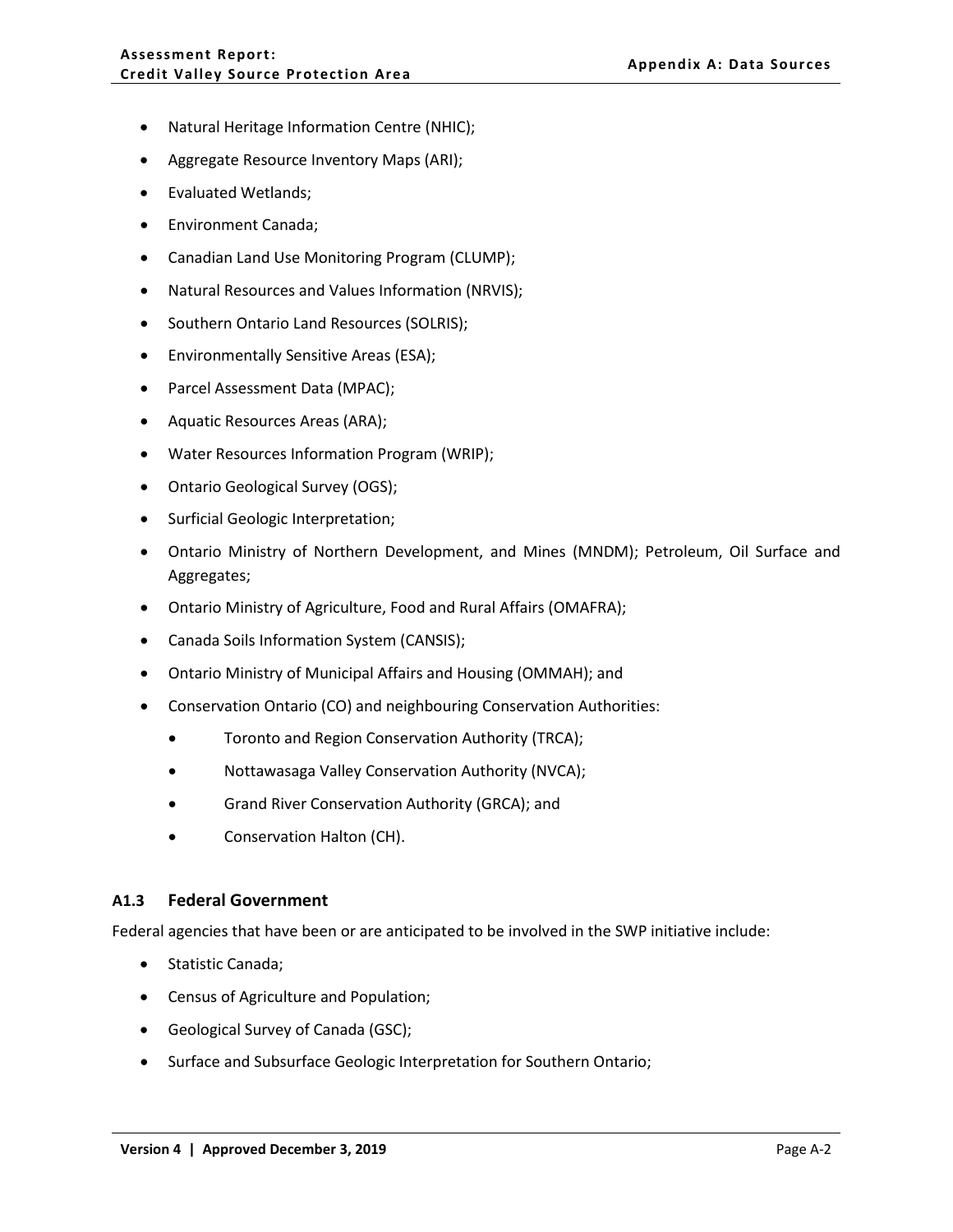- Environment Canada;
- Water Survey of Canada; and
- Department of Fisheries and Oceans.

#### <span id="page-3-0"></span>**A1.4 Other Agencies**

- Oak Ridges Moraine Groundwater Program (ORMGP), (formerly Conservation Authorities Moraine Coalition (CAMC));
- Ontario Water Treatment Plants (WTP);
- Ontario Sewage Treatment Plants (STP);
- Ontario Road Network (ORN);
- Ontario Land Information (LIO);
- Ontario Geospatial Data Exchange (OGDE);
- Atmospheric Environment Service (AES); and
- Community Development Council Durham (CDCD).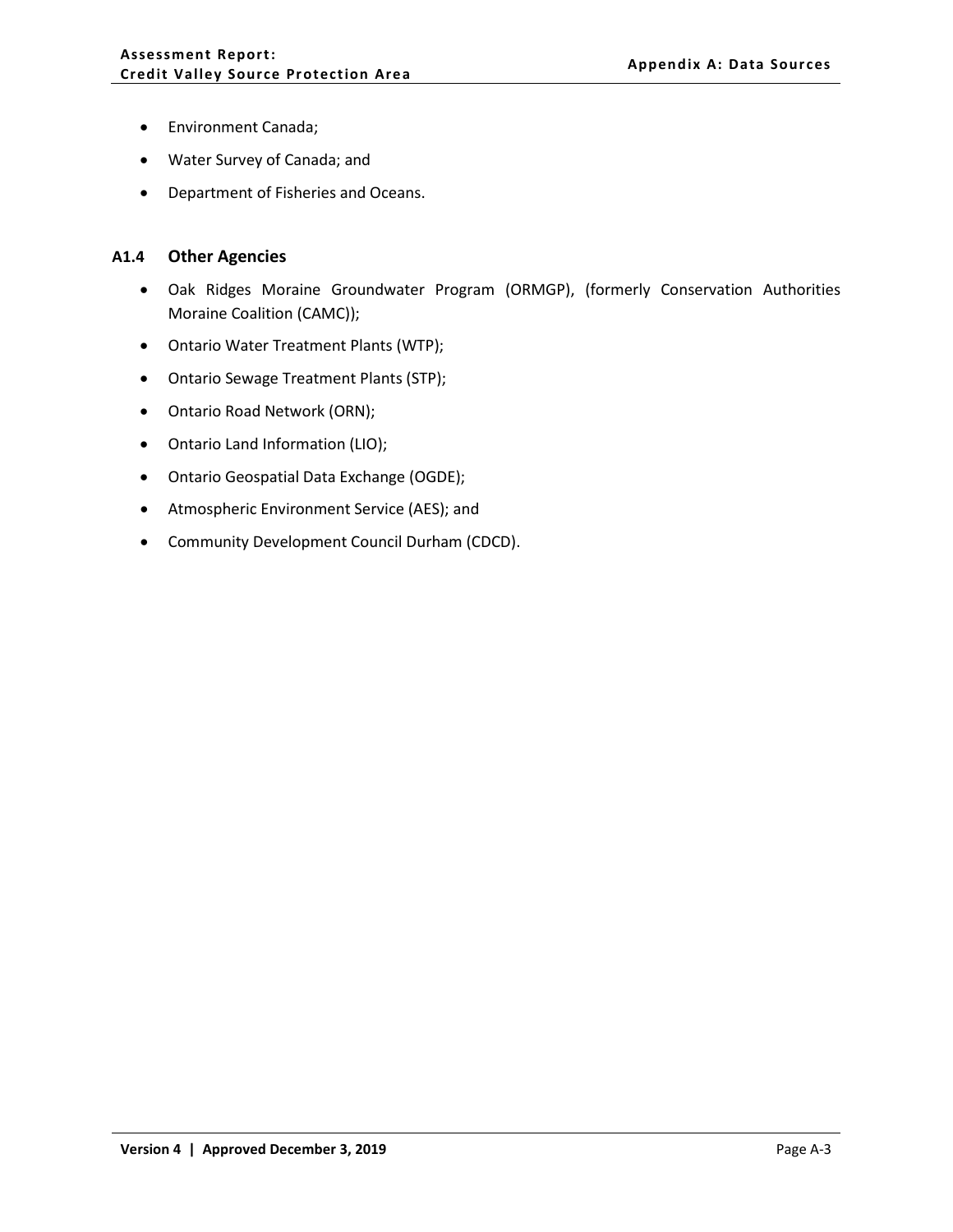## **Table A-1: Purpose of Data Collected**

<span id="page-4-0"></span>

| ose<br>$\sim$                       |                                                                                                                                                                        | <b>Boundaries</b>                                                                                                                                                                                                                         |                                                                                            |                                                                                                                            |                                                                         |                                                                                                                                                                                                |                                                                  |                                                                                                                  |                                                                                    |  |  |  |  |
|-------------------------------------|------------------------------------------------------------------------------------------------------------------------------------------------------------------------|-------------------------------------------------------------------------------------------------------------------------------------------------------------------------------------------------------------------------------------------|--------------------------------------------------------------------------------------------|----------------------------------------------------------------------------------------------------------------------------|-------------------------------------------------------------------------|------------------------------------------------------------------------------------------------------------------------------------------------------------------------------------------------|------------------------------------------------------------------|------------------------------------------------------------------------------------------------------------------|------------------------------------------------------------------------------------|--|--|--|--|
| Sets<br><b>Data</b>                 | <b>Water Resources</b><br><b>Information</b><br>Program (WRIP)                                                                                                         | <b>Land Ownership</b>                                                                                                                                                                                                                     | Watershed,<br>Quaternary                                                                   | Municipal<br><b>Boundary</b>                                                                                               | <b>Provincial Digital</b><br><b>Elevation Model</b><br>(DEM) - Tiled    | Provincial DEM -<br>Tiled (Version 2)                                                                                                                                                          | Ortho/DTM DEM                                                    | <b>Local DEM</b><br>$(Municipalities - )$<br>Orthos)                                                             | <b>River Cross</b><br><b>Sections</b>                                              |  |  |  |  |
| ption<br>ă<br>ata<br>$\circ$<br>Sho | <b>Identifies the</b><br>associated<br><b>Conservation</b><br>Authorities working the land. It<br>cooperatively on<br><b>Source Water</b><br>Protection<br>objectives. | <b>Identifies</b><br>ownership and<br>general use of<br>includes crown<br>land, private<br>land, and federal<br>land (e.g., Indian<br>Reserves).<br><b>Indian Reserves</b><br>and other<br>federal lands<br>were derived<br>from the OBM. | A fourth level<br>drainage area.<br>They are<br>subdivisions of<br>tertiary<br>watersheds. | <b>Extents of the</b><br>following<br>municipal units:<br>1) Upper Tier<br>Municipality,<br>2) Lower Tier<br>Municipality. | set that covers the greater elevation<br><b>Province of</b><br>Ontario. | A DEM raster data DEM that provides<br><b>information where</b><br>Digital Terrain Models project for Southern<br>(DTM), SPOT heights,<br>and constant lake<br>elevations are<br>incorporated. | A DEM generated<br>from the 2002<br>orthophotography<br>Ontario. | <b>DEM</b> products<br>developed<br>independently of<br>federal/provincial<br>government initiatives. rivers and | <b>Cross section</b><br>data that<br>includes depth<br>and position of<br>streams. |  |  |  |  |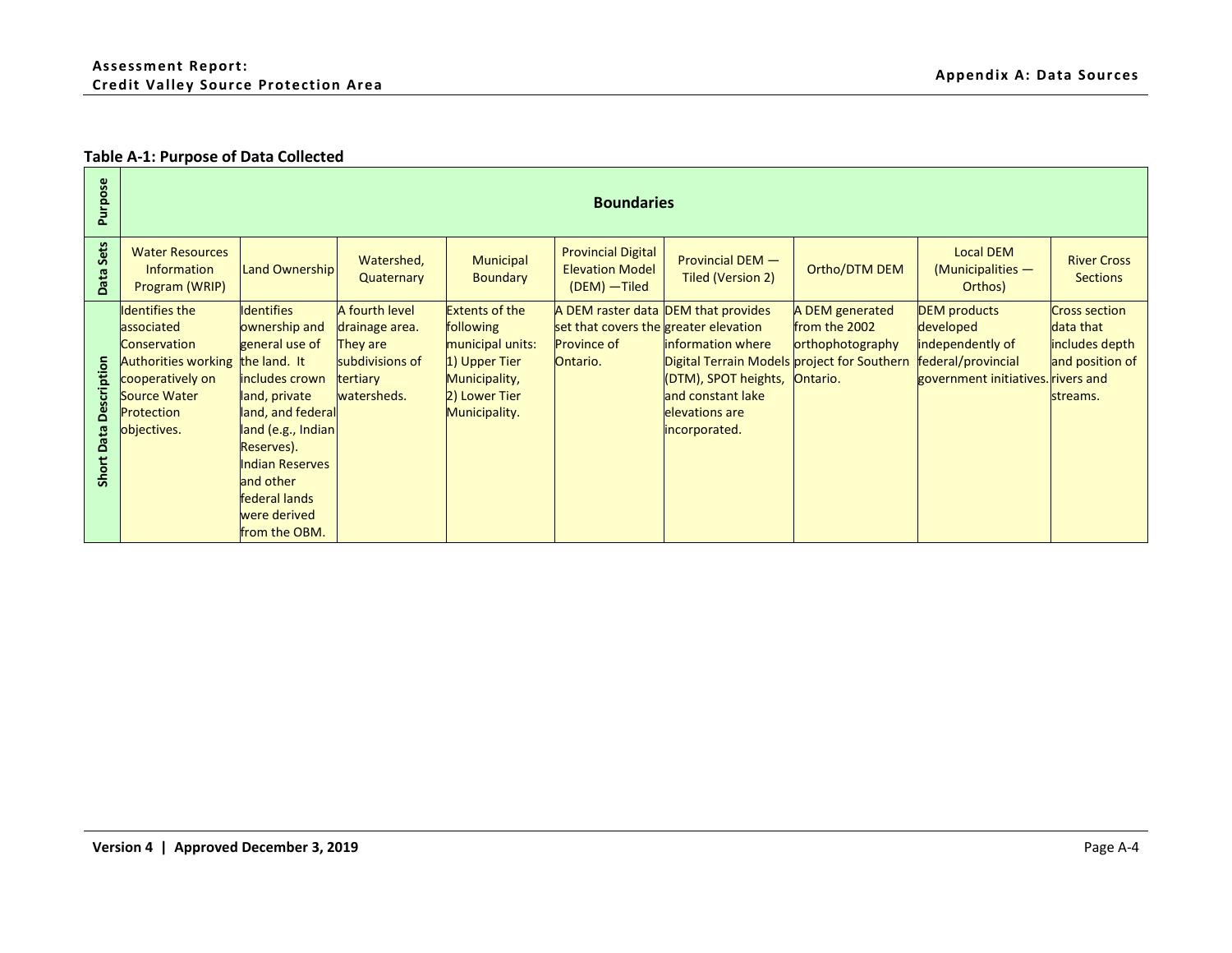## **Assessment Report: Credit Valley Source Protection Area Appendix A: Data Sources**

| Purpose                |                                                                                                               |                                                                                                                                                                                                                           |                                                                                                                                                                              | <b>Census</b>                                                                                                                                                |                                          |                                                                                                                         |                                                                                                                                                                                                                                           |                                                                                                                                                        |                                                                                                                                                               |
|------------------------|---------------------------------------------------------------------------------------------------------------|---------------------------------------------------------------------------------------------------------------------------------------------------------------------------------------------------------------------------|------------------------------------------------------------------------------------------------------------------------------------------------------------------------------|--------------------------------------------------------------------------------------------------------------------------------------------------------------|------------------------------------------|-------------------------------------------------------------------------------------------------------------------------|-------------------------------------------------------------------------------------------------------------------------------------------------------------------------------------------------------------------------------------------|--------------------------------------------------------------------------------------------------------------------------------------------------------|---------------------------------------------------------------------------------------------------------------------------------------------------------------|
| Data Sets              | <b>ELC Aggregate</b><br>Extraction                                                                            | <b>CANSIS</b> - Ontario<br><b>Soil Surveys</b>                                                                                                                                                                            |                                                                                                                                                                              |                                                                                                                                                              | <b>Geological Survey of Canada (GSC)</b> |                                                                                                                         | Physiography of<br><b>Southern Ontario</b>                                                                                                                                                                                                | <b>Census of</b><br>Agriculture                                                                                                                        | Census of<br>Population                                                                                                                                       |
| Short Data Description | Digitized from air<br>photos. Shows the<br>boundary of actual<br>extraction at the<br>time of<br>photography. | Soil surveys<br>generated mainly<br>for agricultural<br>areas across<br>Ontario, all housed (e.g., drumlins,<br>within the<br><b>Canadian Soils</b><br>Information<br>System (CANSIS).<br>Data is available<br>by county. | <b>Surficial deposit</b><br>types, material<br>types, and<br>geological featureson new fieldwork<br>eskers, hummocky photographic<br>moraine,<br>hummocky<br>glaciofluvial). | <b>Updated surficial</b><br>geology mapping<br>for the ORM based geological rock<br>and aerial<br>interpretation,<br>complemented by<br>archival field data. | types.                                   | The distribution of Seamless coverage of<br>bedrock units and bedrock topography<br>and sediment<br>thickness surfaces. | Major physiographic Describes the<br>units include, among agriculture industry dwelling counts as<br>others, till plains, till<br>moraines, sand<br>plains, kame<br>moraines, and glacial characteristics, and demographic,<br>spillways. | (e.g., number and<br>type of farms, farm<br>operator<br>land management<br>practices). Data is<br>tied to spatial<br><b>Census Area</b><br>boundaries. | Population and<br>well as<br>information<br>regarding<br>social, and<br>economic<br>characteristics.<br>Data is tied to<br>spatial census area<br>boundaries. |
|                        | Version 4   Approved December 3, 2019                                                                         |                                                                                                                                                                                                                           |                                                                                                                                                                              |                                                                                                                                                              |                                          |                                                                                                                         |                                                                                                                                                                                                                                           |                                                                                                                                                        | Page A-5                                                                                                                                                      |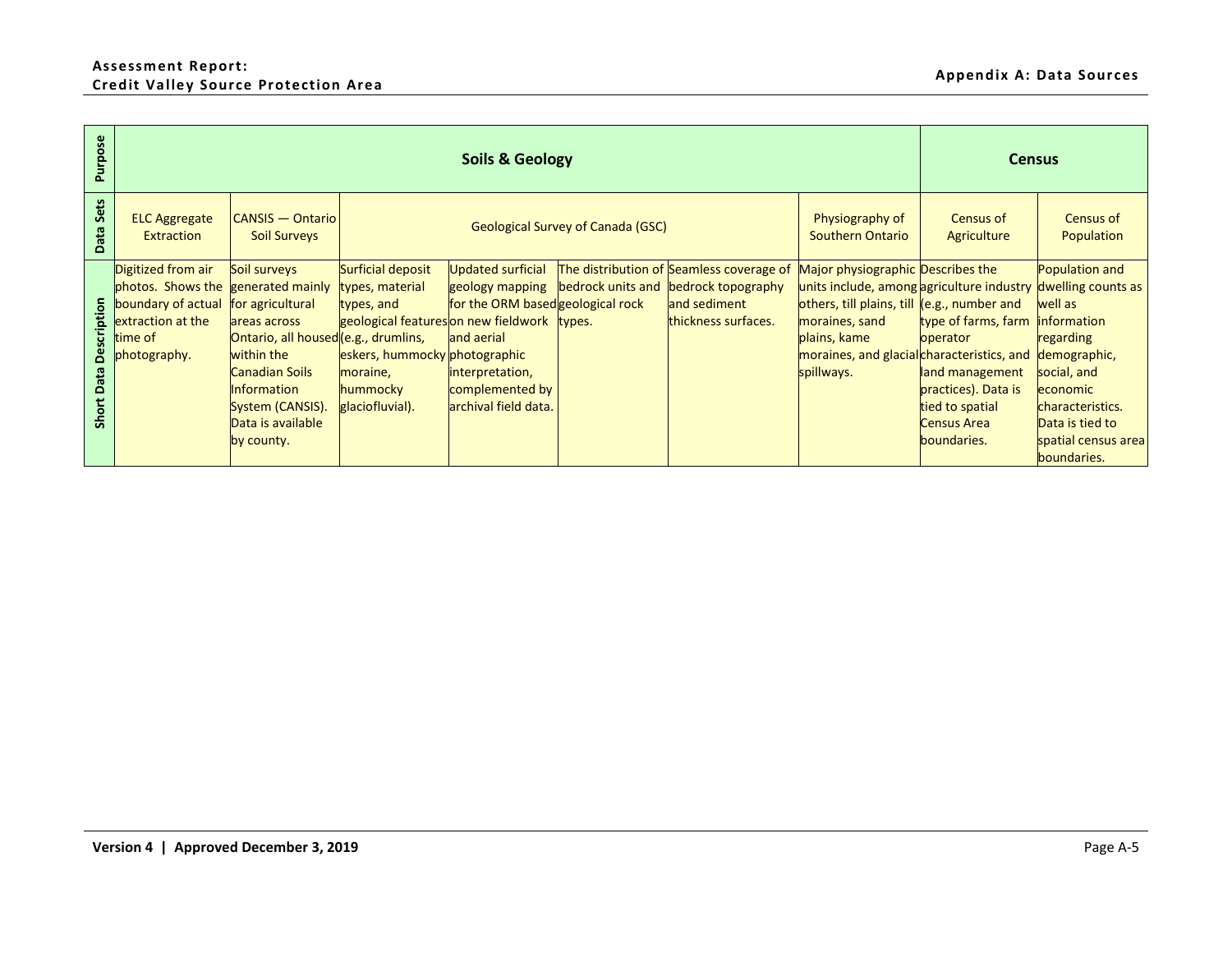| Purpose                |                                                                                               |                                                                                                                                                                                 |                                                                                                                                                                                                                                                                                                                                           |                                                                                  | <b>Land Cover</b>                                                                                                                                                                                                                 |                                              |                                                                                                                                                                                                       |                                                                                                                                                            |                                                                                                                                                                                                                                      |                                                                                                                                                               |
|------------------------|-----------------------------------------------------------------------------------------------|---------------------------------------------------------------------------------------------------------------------------------------------------------------------------------|-------------------------------------------------------------------------------------------------------------------------------------------------------------------------------------------------------------------------------------------------------------------------------------------------------------------------------------------|----------------------------------------------------------------------------------|-----------------------------------------------------------------------------------------------------------------------------------------------------------------------------------------------------------------------------------|----------------------------------------------|-------------------------------------------------------------------------------------------------------------------------------------------------------------------------------------------------------|------------------------------------------------------------------------------------------------------------------------------------------------------------|--------------------------------------------------------------------------------------------------------------------------------------------------------------------------------------------------------------------------------------|---------------------------------------------------------------------------------------------------------------------------------------------------------------|
| Data Sets              | <b>Ecological Land</b><br><b>Classification (ELC)</b><br><b>Community</b><br><b>Series</b>    | <b>Southern Ontario</b><br><b>Land Resource</b><br>Information<br><b>System (SOLRIS)</b>                                                                                        | <b>Evaluated Wetland</b><br>(Supplemented by<br><b>Wetland Unit)</b>                                                                                                                                                                                                                                                                      | <b>Coastal Wetland</b><br><b>Monitoring</b><br><b>Database</b>                   | <b>Water Polygon</b><br>Segment                                                                                                                                                                                                   | <b>Oak Ridges</b><br>Moraine $-$<br>Wetlands | Environmentally<br><b>Sensitive Areas</b><br>(ESA)                                                                                                                                                    | <b>Significant Natural</b><br><b>Areas</b>                                                                                                                 | <b>Areas of Natural</b><br>and Scientific<br><b>Interest (ANSI)</b>                                                                                                                                                                  | <b>Zoning By-</b><br>Law<br>(Muni/City)                                                                                                                       |
| Short Data Description | <b>ELC</b> mapping<br>developed by local<br>municipalities or<br>conservation<br>authorities. | <b>SOLRIS is ELC</b><br>mapping to the<br>community series permanently<br>/ community<br>class level based<br>on remotely<br>sensed imagery<br>and air photo<br>interpretation. | Lands that are<br>seasonally or<br>flooded by shallow<br>water or are close<br>to the water table<br>surface and have<br>been evaluated<br>under the Ontario<br>Wetland<br>Evaluation<br>process. Wetland<br>units are the<br>geospatial<br>component and<br>contain the basic<br>classification (i.e.,<br>marsh, bog, fen, or<br>swamp). | Monitoring water Wetlands will<br>quality, level, and exist in Water<br>ecology. | Polygon<br>Segment (GUTs the ORM<br>1802/1803) that Boundary.<br>have not been<br>evaluated<br>through the<br>Southern<br><b>Ontario</b><br><b>Wetland</b><br>Evaluation<br>process,<br>therefore are<br>unevaluated<br>wetlands. | A dataset of all                             | <b>Identifies an area</b><br>wetlands within with values that are inventories have<br>a 2km buffer of of local interest and been undertaken<br>may be designated<br>and managed by a<br>municipality. | <b>Various biological</b><br>by Conservation<br>Authorities. Often<br>these involve air<br>photo<br>interpretation and features that<br>field inventories. | <b>ANSIs represent Created on</b><br>lands and<br>waters that<br>contain<br>important<br>natural<br>landscapes or<br>are important<br>for natural<br>heritage,<br>protection,<br>appreciation,<br>scientific study,<br>or education. | paper maps<br>of various<br>scales<br>depending on<br>municipality.<br><b>Sometimes</b><br>digitized<br>depending on<br>sophistication<br>of<br>municipality. |
|                        |                                                                                               |                                                                                                                                                                                 |                                                                                                                                                                                                                                                                                                                                           |                                                                                  |                                                                                                                                                                                                                                   |                                              |                                                                                                                                                                                                       |                                                                                                                                                            |                                                                                                                                                                                                                                      |                                                                                                                                                               |
|                        | Version 4   Approved December 3, 2019                                                         |                                                                                                                                                                                 |                                                                                                                                                                                                                                                                                                                                           |                                                                                  |                                                                                                                                                                                                                                   |                                              |                                                                                                                                                                                                       |                                                                                                                                                            |                                                                                                                                                                                                                                      | Page A-6                                                                                                                                                      |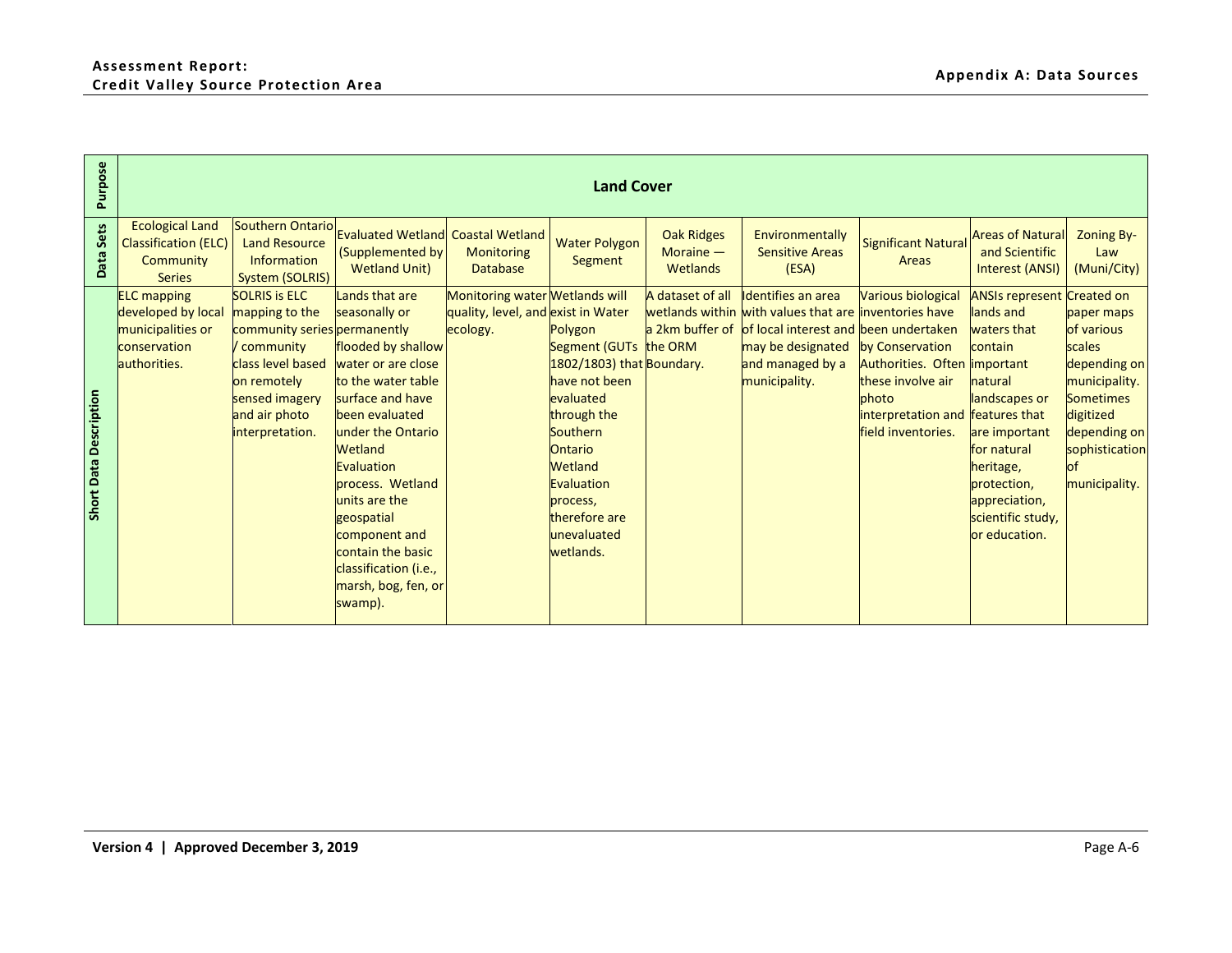| Purpose                          |                                                                                                                                                                                                                                                                                                                       |                                                                                                                                                     | <b>Land Cover</b>                                                                                                                     |                                                                                                                                                                         |                                                                                                                                                                                                                                                                                                                                                                                                                     | <b>Hydrography &amp; Drainage</b>                                                                                                                                                                                                           |                                                                                                                              |                                                                                              | <b>Groundwater Levels</b>                                                                                                   |                                                                                                                                                                                                   |
|----------------------------------|-----------------------------------------------------------------------------------------------------------------------------------------------------------------------------------------------------------------------------------------------------------------------------------------------------------------------|-----------------------------------------------------------------------------------------------------------------------------------------------------|---------------------------------------------------------------------------------------------------------------------------------------|-------------------------------------------------------------------------------------------------------------------------------------------------------------------------|---------------------------------------------------------------------------------------------------------------------------------------------------------------------------------------------------------------------------------------------------------------------------------------------------------------------------------------------------------------------------------------------------------------------|---------------------------------------------------------------------------------------------------------------------------------------------------------------------------------------------------------------------------------------------|------------------------------------------------------------------------------------------------------------------------------|----------------------------------------------------------------------------------------------|-----------------------------------------------------------------------------------------------------------------------------|---------------------------------------------------------------------------------------------------------------------------------------------------------------------------------------------------|
| Data Sets                        | <b>Municipal Parcel</b><br><b>Assessment Data</b><br>(MPAC)                                                                                                                                                                                                                                                           | <b>Canada Land</b><br>Inventory (CLI) -<br><b>NRCan</b>                                                                                             | <b>Land Information</b><br>Ontario (LIO)                                                                                              | <b>Official Plan</b><br>(Future)                                                                                                                                        | <b>Waterbody Note:</b><br>must be<br>supplemented by<br><b>Water Polygon</b><br><b>Segment and Water</b><br>Line Segment)                                                                                                                                                                                                                                                                                           | <b>Water Virtual Flow</b>                                                                                                                                                                                                                   | <b>Tile Drains</b>                                                                                                           | <b>Municipal Drains</b>                                                                      | Provincial<br>Groundwater<br>Monitoring<br>Network (PGMN)                                                                   | Groundwater<br><b>Elevation (GW</b><br>Studies)                                                                                                                                                   |
| Description<br><b>Short Data</b> | <b>Assessment data Contains land</b><br>collected for<br>individual<br>parcels that<br>describe the<br>property type<br>and multiple<br><b>structures</b><br>located on the<br>parcel. Data can classes (1968-<br>only be<br>purchased<br>through MPAC<br>or obtained in<br>partnership<br>through<br>municipalities. | use (1966-88) &<br>land capability<br>for agriculture,<br>forestry,<br>recreation,<br>ungulates,<br>waterfowl, sport<br>fish, etc. up to 14<br>90). | Types of land units, Land use<br>soils, prime, and<br>classifications<br>developed from<br>soil types and<br>landscape<br>conditions. | designations<br>that provide<br>the future<br>development<br>scenario.<br><b>Sometimes</b><br>digitized<br>depending on<br>the<br>sophistication<br>of<br>municipality. | Waterbody is a<br>collection of one or<br>more waterbody<br>information on segments. If an<br>official name exists<br>for a waterbody, it<br>will be recorded on<br>the consolidation,<br>not on each<br>individual segment. features, Water<br>Water line segments Resources<br>and water polygon<br>segments are the<br>geospatial<br>components of a<br>waterbody (OBM<br>source with some<br>district updates). | <b>Identifies bodies of</b><br>water, such as rivers<br>or streams, and is<br>stored in a network<br>format. Virtual<br>segments<br>incorporated to<br>establish directional<br>flow through water<br><b>Information Program</b><br>(WRIP). | Spatial location of<br>tile drains. Tile<br>drains are matched maps, this<br>to lots and<br>concessions<br>(cadastral data). | Digitized from the<br>old OMAF paper<br>coverage is not<br>updated and may<br>be incomplete. | A monitoring<br>network that<br>provides data on<br>groundwater<br>level and<br>groundwater<br>quality for the<br>province. | A groundwater<br>elevation map is<br>developed by<br>collecting<br>numerous<br>measurements<br>of the static<br>water level in an<br>aquifer and<br><b>interpolating</b><br>these data<br>points. |
|                                  |                                                                                                                                                                                                                                                                                                                       |                                                                                                                                                     |                                                                                                                                       |                                                                                                                                                                         |                                                                                                                                                                                                                                                                                                                                                                                                                     |                                                                                                                                                                                                                                             |                                                                                                                              |                                                                                              |                                                                                                                             |                                                                                                                                                                                                   |
|                                  | Version 4   Approved December 3, 2019                                                                                                                                                                                                                                                                                 |                                                                                                                                                     |                                                                                                                                       |                                                                                                                                                                         |                                                                                                                                                                                                                                                                                                                                                                                                                     |                                                                                                                                                                                                                                             |                                                                                                                              |                                                                                              |                                                                                                                             | Page A-7                                                                                                                                                                                          |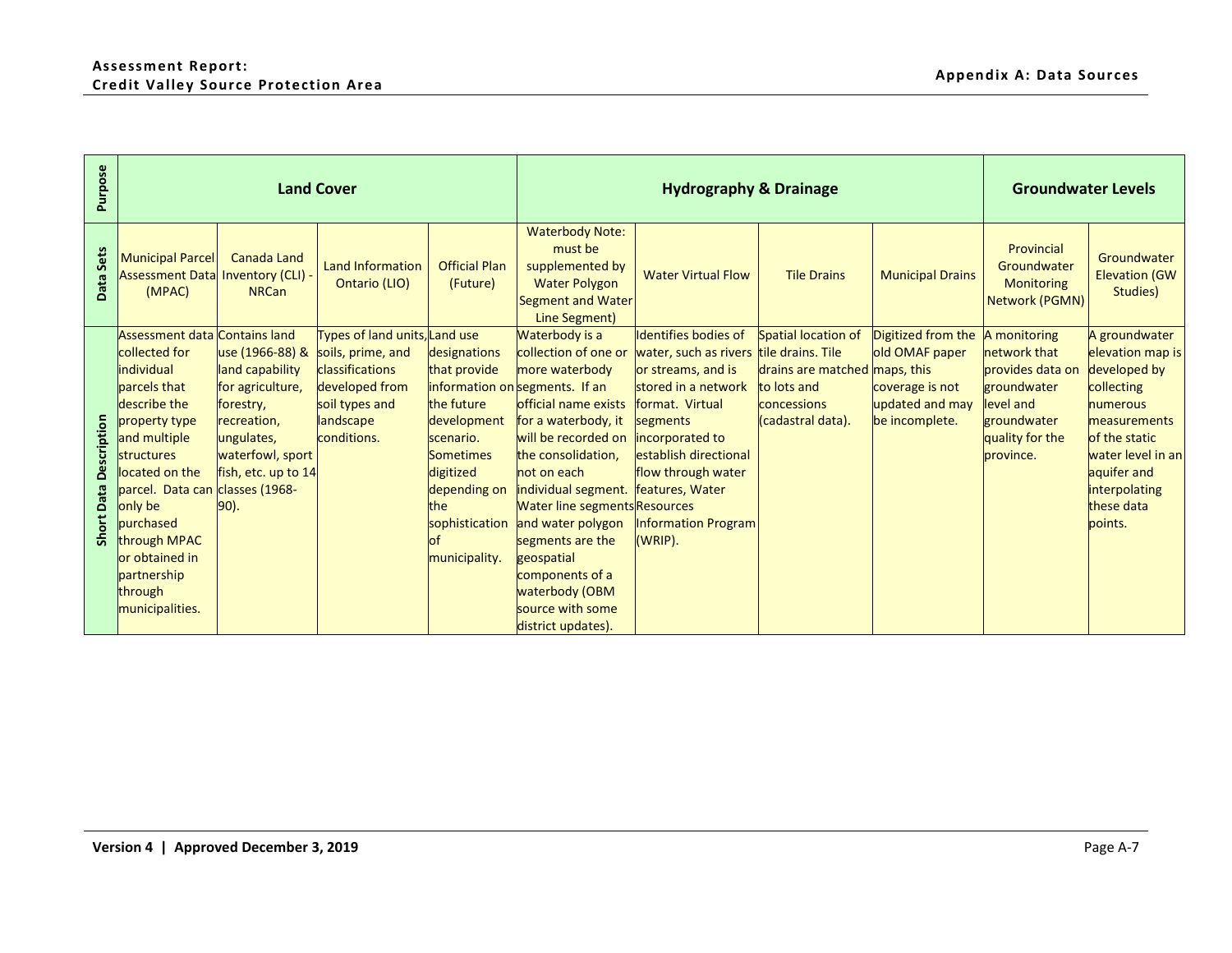## **Assessment Report: Credit Valley Source Protection Area Appendix A: Data Sources**

| Purpose                       | <b>Climate</b>                                                                                                     |                                                                                    |                                                                                                      | <b>Water Withdrawals</b>                                                      |                                                                                                                                             |                                                               |                                                                                                                              | Infrastructure - Water                                                                     |                                                            |                                                                                                                                                  |
|-------------------------------|--------------------------------------------------------------------------------------------------------------------|------------------------------------------------------------------------------------|------------------------------------------------------------------------------------------------------|-------------------------------------------------------------------------------|---------------------------------------------------------------------------------------------------------------------------------------------|---------------------------------------------------------------|------------------------------------------------------------------------------------------------------------------------------|--------------------------------------------------------------------------------------------|------------------------------------------------------------|--------------------------------------------------------------------------------------------------------------------------------------------------|
| Data Sets                     | <b>CA Gauge</b><br><b>Stations</b>                                                                                 | Atmospheric<br>Environment<br>Service (AES)                                        | <b>Permit To Take</b><br>Water (PTTW) -<br>C of A Database                                           | <b>Water Well</b><br>Information<br>System (WWIS)                             | <b>Water Well</b><br>Information<br>System (WWIS)<br>- Improved                                                                             | Storm Sewers and/or<br><b>Combined Sewers</b><br>and Outflows | <b>Ontario Water</b><br><b>Treatment Plants</b><br>(WTP)                                                                     | <b>Ontario Sewage</b><br><b>Treatment Plants</b><br>(STP)                                  | <b>Water Structure</b>                                     | Dam                                                                                                                                              |
| <b>Short Data Description</b> | Meteorological<br>data collected by forecasts and/or<br>local<br>municipalities or<br>conservation<br>authorities. | Provides<br>warnings of<br>possible weather-surface and<br>related<br>emergencies. | Permitted water<br>takings (> 50,000 wells, including<br>litres/day) from<br>groundwater<br>sources. | Georeferenced<br>groundwater<br>wells, test wells,<br>and abandoned<br>wells. | New and previous Conduits for<br>spatial and<br>tabular database<br><i>improvements</i><br>are being<br>incorporated into<br>the WWIS data. | stormwater within<br>municipally serviced<br>areas.           | Location of WTPs in Location of STPs in Man-made<br>Ontario based on a<br>compilation of<br>1997 and 2000<br>MOECC datasets. | Ontario based on a structures inside<br>compilation of<br>1997 and 2000<br>MOECC datasets. | a waterbody.<br>Minimal<br>descriptive detail<br>provided. | Man-made<br>structures inside<br>a waterbody<br>under MNRF<br>jurisdiction.<br><b>Includes</b><br>structures not<br>found in water<br>structure. |
|                               |                                                                                                                    |                                                                                    |                                                                                                      |                                                                               |                                                                                                                                             |                                                               |                                                                                                                              |                                                                                            |                                                            |                                                                                                                                                  |
|                               |                                                                                                                    |                                                                                    |                                                                                                      |                                                                               |                                                                                                                                             |                                                               |                                                                                                                              |                                                                                            |                                                            |                                                                                                                                                  |
|                               |                                                                                                                    |                                                                                    |                                                                                                      |                                                                               |                                                                                                                                             |                                                               |                                                                                                                              |                                                                                            |                                                            |                                                                                                                                                  |
|                               |                                                                                                                    |                                                                                    |                                                                                                      |                                                                               |                                                                                                                                             |                                                               |                                                                                                                              |                                                                                            |                                                            |                                                                                                                                                  |
|                               |                                                                                                                    |                                                                                    |                                                                                                      |                                                                               |                                                                                                                                             |                                                               |                                                                                                                              |                                                                                            |                                                            |                                                                                                                                                  |
|                               |                                                                                                                    | Version 4   Approved December 3, 2019                                              |                                                                                                      |                                                                               |                                                                                                                                             |                                                               |                                                                                                                              |                                                                                            |                                                            | Page A-8                                                                                                                                         |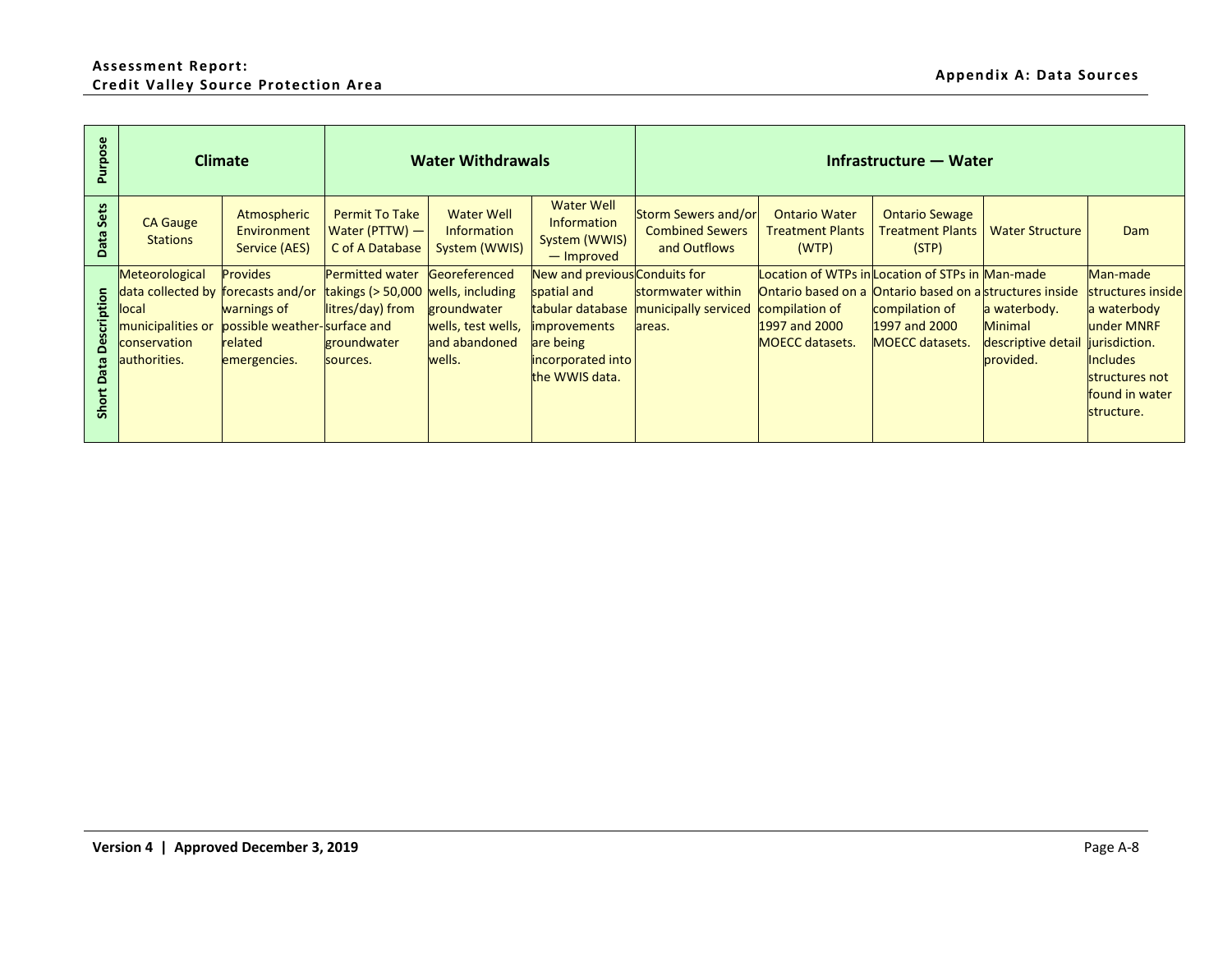| Purpose                       |                                                                                                                                        |                                                                                                                                                                                                          | <b>Groundwater Quality</b>                                                                                                   |                                                                                                                                                      |                                                                                                                                    |                                                                                                                                                                                     | <b>Surface Water Quality</b>       |                                                                                                             | <b>Vulnerability</b>                                                                             |                                                                                                                                                                                          |                                                                                                                                                                                     |
|-------------------------------|----------------------------------------------------------------------------------------------------------------------------------------|----------------------------------------------------------------------------------------------------------------------------------------------------------------------------------------------------------|------------------------------------------------------------------------------------------------------------------------------|------------------------------------------------------------------------------------------------------------------------------------------------------|------------------------------------------------------------------------------------------------------------------------------------|-------------------------------------------------------------------------------------------------------------------------------------------------------------------------------------|------------------------------------|-------------------------------------------------------------------------------------------------------------|--------------------------------------------------------------------------------------------------|------------------------------------------------------------------------------------------------------------------------------------------------------------------------------------------|-------------------------------------------------------------------------------------------------------------------------------------------------------------------------------------|
| Data Sets                     | Provincial<br>Groundwater<br><b>Monitoring</b><br><b>Network</b><br>(PGMN)                                                             | <b>Water Well</b><br>Information<br>System (WWIS)                                                                                                                                                        | <b>Site Scale</b><br><b>Monitoring</b>                                                                                       | Microbiological<br><b>Sampling &amp;</b><br><b>Analysis</b>                                                                                          | <b>OMAF Water</b><br><b>Quality Study</b>                                                                                          | <b>Provincial Water</b><br><b>Quality Monitoring</b><br><b>Network</b><br>(PWQMN)                                                                                                   | <b>Local CA</b><br><b>Sampling</b> | <b>Ontario Benthic</b><br>Biomonitoring<br>Network (OBBN)                                                   | Provincial<br><b>Water Quality</b><br><b>Monitoring</b><br><b>Network</b><br>(PWQMN)             | Provincial<br>Groundwater<br>Monitoring<br><b>Network</b><br>(PGMN)                                                                                                                      | <b>CA Water</b><br>Quality<br><b>Monitoring</b>                                                                                                                                     |
| <b>Short Data Description</b> | A monitoring<br>network that<br>provides data<br>on groundwaterwells, test<br>level and<br>groundwater<br>quality for the<br>province. | Georeferenced<br>wells, including according to<br>groundwater<br>wells, and<br>abandoned<br>wells. New and site studies<br>previous spatial (e.g., municipal Generally, test<br>and tabular<br>database. | <b>Varies</b><br>terms of<br>reference for<br>the<br>contaminated<br>landfills,<br>petroleum<br>sites, and gas<br>stations). | For health-<br>related water<br>quality<br>incidents that<br>involve<br>detections.<br>samples<br>brought in by<br>the public from<br>private wells. | Generally,<br>bottle testing<br>through<br>accredited<br>laboratories.<br>to-site basis.<br><b>Available in</b><br>hard copy only. | <b>Water quality</b><br>sample collections samples and<br>that are<br>undertaken across<br>the province at<br>microbiological Varies on a site- approximately two<br>hundred sites. | Local water<br>field/lab tests.    | Monitors the state Water quality<br>of organisms living sample<br>in or on the<br>bottom of<br>waterbodies. | collections<br>undertaken<br>across the<br>province at<br>approximately<br>two hundred<br>sites. | Designed to<br>provide good<br>quality data<br>(current and<br>historical) on<br>geological/<br>stratigraphic<br>groundwater<br>level and<br>groundwater<br>quality for the<br>province. | <b>CA</b> collects<br>water<br>samples and<br>conducts<br>some field<br>and lab<br>tests.<br>Samples are<br>sent to an<br>accredited<br>laboratory<br>for<br>additional<br>testing. |
|                               |                                                                                                                                        |                                                                                                                                                                                                          |                                                                                                                              |                                                                                                                                                      |                                                                                                                                    |                                                                                                                                                                                     |                                    |                                                                                                             |                                                                                                  |                                                                                                                                                                                          |                                                                                                                                                                                     |
|                               |                                                                                                                                        | Version 4   Approved December 3, 2019                                                                                                                                                                    |                                                                                                                              |                                                                                                                                                      |                                                                                                                                    |                                                                                                                                                                                     |                                    |                                                                                                             |                                                                                                  |                                                                                                                                                                                          | Page A-9                                                                                                                                                                            |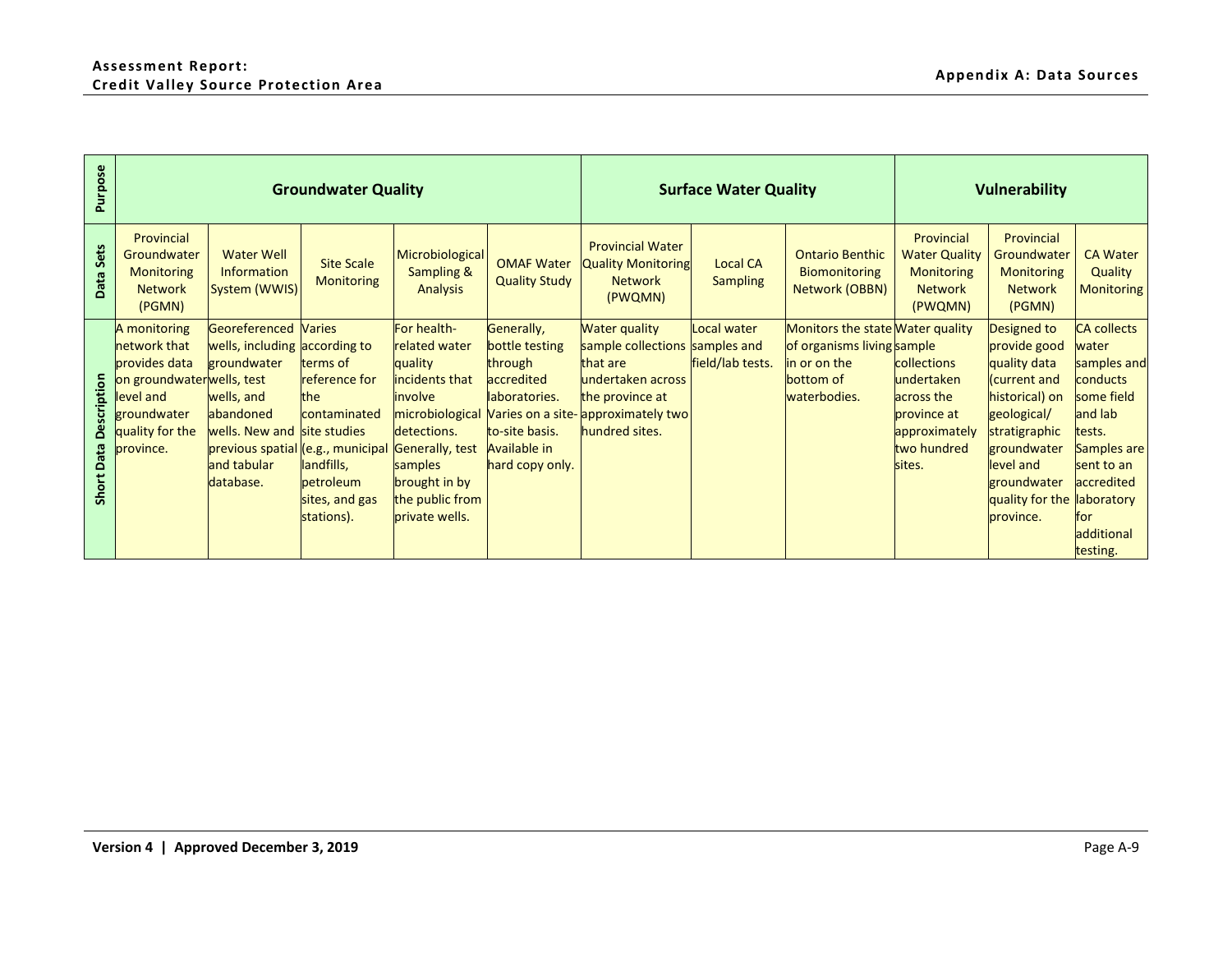| Purpose                |                                                                                                      |                                                                                                   | <b>Streamflow</b>                                                            |                                                                                                       |                                                                                                                                                                                                                                       | Groundwater                                                                                                                                                                                             |                                                                                                                            |                                                                                                                                          |                                                                                                                                                             |                                                                                                                                                                                                            |  |
|------------------------|------------------------------------------------------------------------------------------------------|---------------------------------------------------------------------------------------------------|------------------------------------------------------------------------------|-------------------------------------------------------------------------------------------------------|---------------------------------------------------------------------------------------------------------------------------------------------------------------------------------------------------------------------------------------|---------------------------------------------------------------------------------------------------------------------------------------------------------------------------------------------------------|----------------------------------------------------------------------------------------------------------------------------|------------------------------------------------------------------------------------------------------------------------------------------|-------------------------------------------------------------------------------------------------------------------------------------------------------------|------------------------------------------------------------------------------------------------------------------------------------------------------------------------------------------------------------|--|
| Data Sets              | <b>CA Gauge</b><br><b>Stations</b>                                                                   | Canada<br>$(WSC)/HYDAT - (WSC)/HYDAT -$<br>daily                                                  | Water Survey of Water Survey of<br>Canada<br>hourly                          | <b>Baseflow</b><br>(CAs/Private)                                                                      | <b>Enhanced Flow</b><br><b>Direction (EFDIR)</b>                                                                                                                                                                                      | <b>CA Mapped Aquifer</b><br>Recharge/Discharge<br><b>Areas</b>                                                                                                                                          | 3-D Mapping for<br>Aquifer<br><b>Distribution and</b><br><b>Thickness</b><br>(Kitchener-<br>Waterloo, Oro<br>Moraine area) | <b>Water Well</b><br>Information<br>System (WWIS)                                                                                        | Historical Stream ORM, Southern<br><b>Mapping</b>                                                                                                           | Potential<br>Springs in the<br><b>Ontario from</b><br>Aerial<br>Thermography                                                                                                                               |  |
| Short Data Description | Gauge data<br>stored in a<br>variety of<br>formats<br>depending on<br>the conservation<br>authority. | Daily measures<br>of river flow and of river flow and various<br>records of<br>lake/river levels. | Hourly measures Captured by<br>records of<br>lake/river levels. depending on | methodologies<br>authority (e.g.,<br>Panel Method,<br><b>Culvert Method,</b><br>or Bucket<br>Method). | flow direction<br>grid based on<br>mapped<br>hydrography<br>based on the<br><b>Provincial DEM.</b><br>A fundamental<br>dataset for<br><b>ArcHydro and</b><br>therefore a<br>recommended<br>dataset for<br>Source Water<br>Protection. | A flow-corrected Recharge areas are<br>where precipitation numerous<br>readily infiltrates an measurements of<br>aquifer. Discharge<br>areas are where<br>groundwater is<br>released to the<br>surface. | The collection of<br>the aquifer<br>thickness, which is and abandoned<br>then interpolated.                                | Georeferenced<br>wells, including<br>groundwater<br>wells, test wells,<br>wells. New and<br>previous spatial<br>and tabular<br>database. | Historical stream Data extracted<br>mapping<br>completed by the infrared images<br>CA/municipality. showing a<br>Data exists in<br>varying formats. surface | from thermal<br>contrast in<br>temperatures.<br>Warm areas on<br>the thermal<br>image coincide<br>with portions of<br>streams and<br>may indicate<br>significant<br>groundwater<br>discharge<br>locations. |  |
|                        |                                                                                                      |                                                                                                   |                                                                              |                                                                                                       |                                                                                                                                                                                                                                       |                                                                                                                                                                                                         |                                                                                                                            |                                                                                                                                          |                                                                                                                                                             |                                                                                                                                                                                                            |  |
|                        |                                                                                                      | Version 4   Approved December 3, 2019                                                             |                                                                              |                                                                                                       |                                                                                                                                                                                                                                       |                                                                                                                                                                                                         |                                                                                                                            |                                                                                                                                          |                                                                                                                                                             | Page A-10                                                                                                                                                                                                  |  |